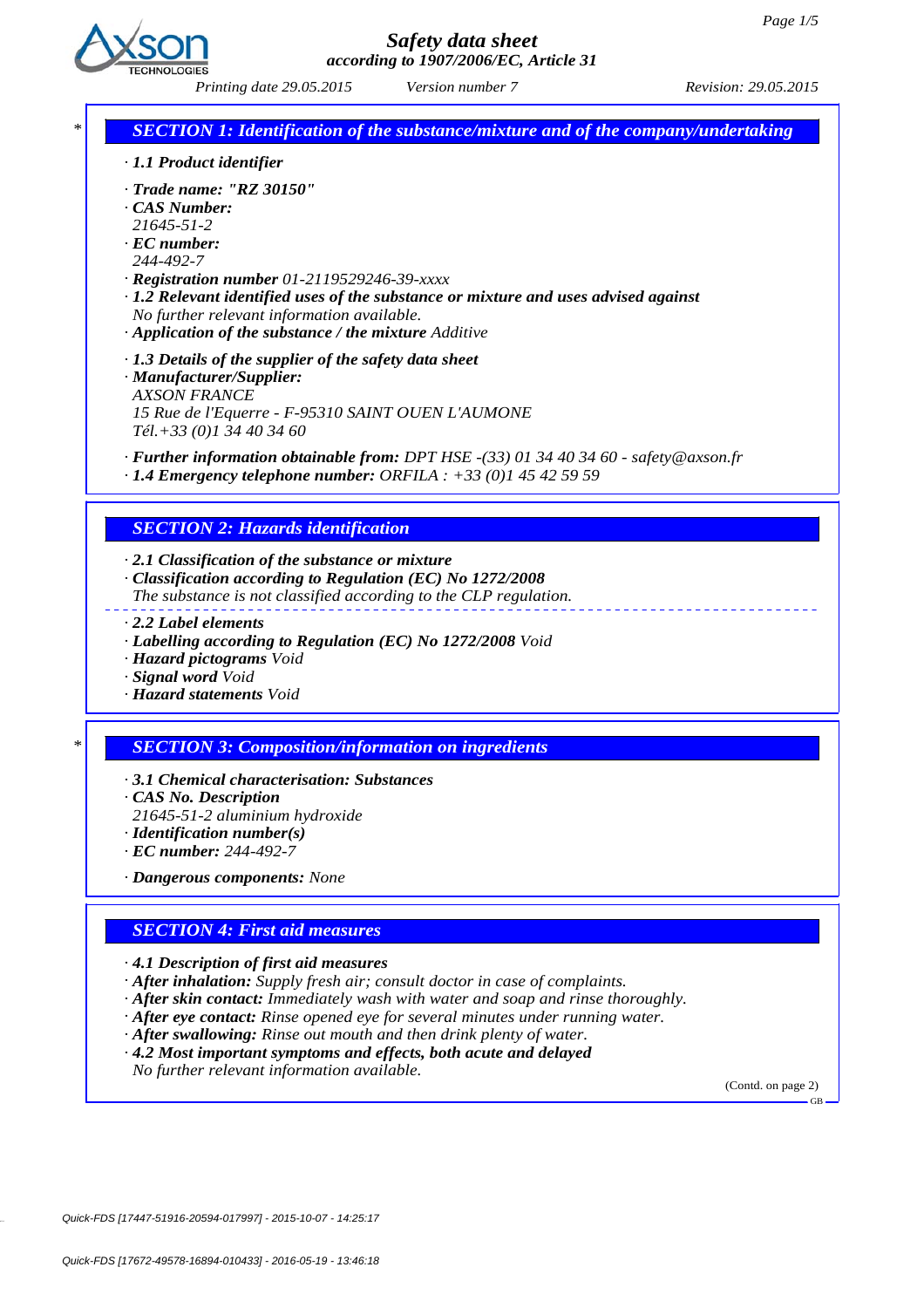### *Safety data sheet according to 1907/2006/EC, Article 31*

 *Printing date 29.05.2015 Revision: 29.05.2015 Version number 7*

*Trade name: "RZ 30150"*

*· 4.3 Indication of any immediate medical attention and special treatment needed No further relevant information available.*

### *SECTION 5: Firefighting measures*

*· 5.1 Extinguishing media*

*· Suitable extinguishing agents: Not applicable - incombustible mineral product*

*· 5.2 Special hazards arising from the substance or mixture*

*No further relevant information available.*

- *· 5.3 Advice for firefighters*
- *· Protective equipment: No special measures required.*

### *SECTION 6: Accidental release measures*

*· 6.1 Personal precautions, protective equipment and emergency procedures Avoid formation of dust.*

*Particular danger of slipping on leaked/spilled product.*

- *· 6.2 Environmental precautions:*
- *Do not allow product to reach sewage system or any water course.*
- *· 6.3 Methods and material for containment and cleaning up: Pick up mechanically.*
- *· 6.4 Reference to other sections*
	- *See Section 7 for information on safe handling.*
	- *See Section 8 for information on personal protection equipment.*
	- *See Section 13 for disposal information.*

# *SECTION 7: Handling and storage*

*· 7.1 Precautions for safe handling*

*Prevent formation of dust.*

*Ensure good ventilation/exhaustion at the workplace.*

- *· Information about fire and explosion protection: The product is not flammable.*
- *· 7.2 Conditions for safe storage, including any incompatibilities*

*· Storage:*

*· Requirements to be met by storerooms and receptacles: No special requirements.*

*· Information about storage in one common storage facility: Store away from foodstuffs.*

*· 7.3 Specific end use(s) No further relevant information available.*

#### *SECTION 8: Exposure controls/personal protection*

*· Additional information about design of technical facilities: No further data; see item 7.*

*· 8.1 Control parameters*

*· Ingredients with limit values that require monitoring at the workplace:*

*The product does not contain any relevant quantities of materials with critical values that have to be monitored at the workplace.*

- *· Additional information: The lists valid during the making were used as basis.*
- *· 8.2 Exposure controls*
- *· Personal protective equipment:*
- *· General protective and hygienic measures:*
- *Wash hands before breaks and at the end of work.*

(Contd. on page 3)

GB

(Contd. of page 1)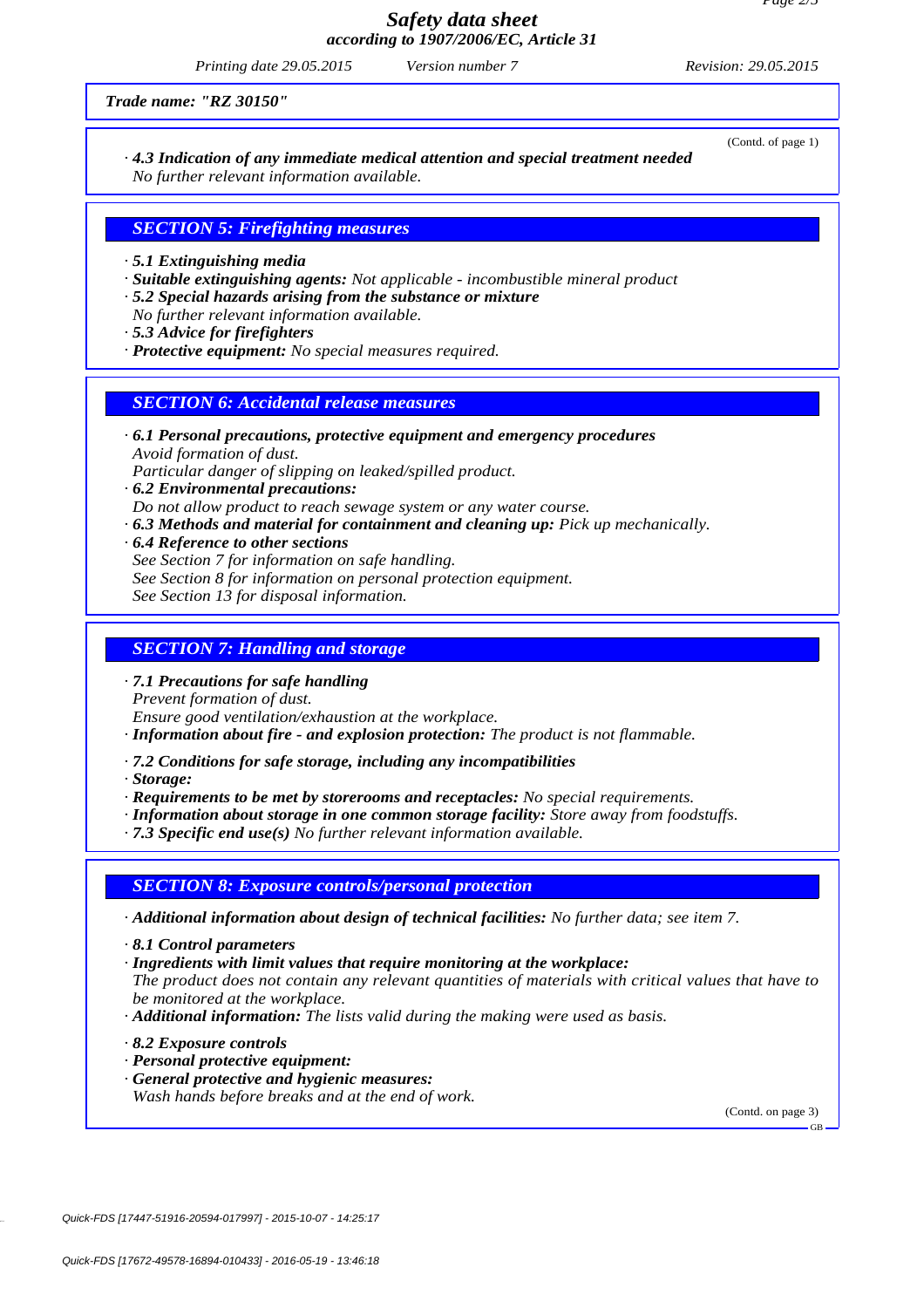# *Safety data sheet according to 1907/2006/EC, Article 31*

 *Printing date 29.05.2015 Revision: 29.05.2015 Version number 7*

(Contd. of page 2)

*Trade name: "RZ 30150"*

|                                                                                           | Do not inhale dust / smoke / mist.                                              |                    |
|-------------------------------------------------------------------------------------------|---------------------------------------------------------------------------------|--------------------|
| · Respiratory protection:                                                                 | Use suitable respiratory protective device in case of insufficient ventilation. |                    |
| Dust mask                                                                                 |                                                                                 |                    |
| Short term filter device:                                                                 |                                                                                 |                    |
| Filter P2                                                                                 |                                                                                 |                    |
| Filter P3<br>· Protection of hands:                                                       |                                                                                 |                    |
|                                                                                           |                                                                                 |                    |
| Protective gloves                                                                         |                                                                                 |                    |
| · Material of gloves                                                                      |                                                                                 |                    |
| Natural rubber, NR                                                                        |                                                                                 |                    |
| PVC gloves                                                                                |                                                                                 |                    |
| $\cdot$ Eye protection:                                                                   |                                                                                 |                    |
|                                                                                           |                                                                                 |                    |
| Safety glasses                                                                            |                                                                                 |                    |
|                                                                                           |                                                                                 |                    |
| Tightly sealed goggles                                                                    |                                                                                 |                    |
| · Body protection: Protective work clothing                                               |                                                                                 |                    |
| <b>SECTION 9: Physical and chemical properties</b>                                        |                                                                                 |                    |
| · 9.1 Information on basic physical and chemical properties<br><b>General Information</b> |                                                                                 |                    |
| $\cdot$ Appearance:                                                                       |                                                                                 |                    |
| Form:                                                                                     | Powder                                                                          |                    |
| Colour:                                                                                   | White                                                                           |                    |
| $\cdot$ Odour:                                                                            | <b>Odourless</b>                                                                |                    |
| $\cdot$ Change in condition                                                               |                                                                                 |                    |
| <b>Melting point/Melting range: Undetermined.</b>                                         |                                                                                 |                    |
| · Flash point:                                                                            | more then 110 Degrees                                                           |                    |
| · Flammability (solid, gaseous): Product is not flammable.                                |                                                                                 |                    |
| · Ignition temperature:                                                                   |                                                                                 |                    |
| Decomposition temperature: $200^{\circ}$ C                                                |                                                                                 |                    |
| · Danger of explosion:                                                                    | Product does not present an explosion hazard.                                   |                    |
|                                                                                           |                                                                                 |                    |
| $\cdot$ Density at 20 $\degree$ C:                                                        | 2.42 $g/cm^3$                                                                   |                    |
| · Solubility in / Miscibility with                                                        | Insoluble.                                                                      |                    |
| water:<br>· 9.2 Other information                                                         | No further relevant information available.                                      |                    |
|                                                                                           |                                                                                 |                    |
|                                                                                           |                                                                                 | (Contd. on page 4) |
|                                                                                           |                                                                                 |                    |

40.3.6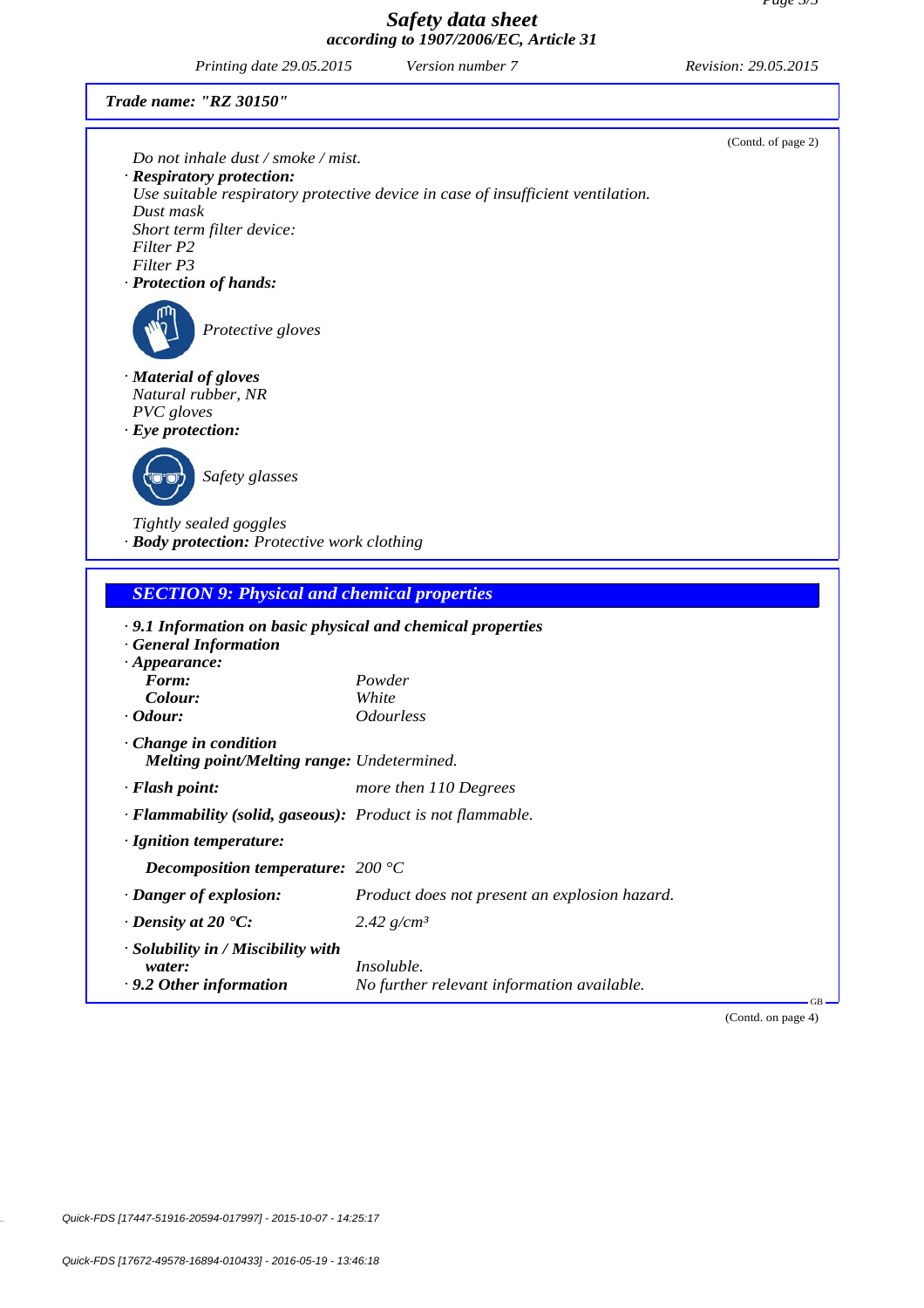*Printing date 29.05.2015 Revision: 29.05.2015 Version number 7*

*Trade name: "RZ 30150"*

*SECTION 10: Stability and reactivity*

- *· 10.1 Reactivity*
- *· 10.2 Chemical stability*
- *· Thermal decomposition / conditions to be avoided:*
- *No decomposition if used according to specifications.*
- *· 10.4 Conditions to avoid No further relevant information available.*
- *· 10.5 Incompatible materials: No further relevant information available.*
- *· 10.6 Hazardous decomposition products: No dangerous decomposition products known.*

*SECTION 11: Toxicological information*

- *· 11.1 Information on toxicological effects*
- *· Acute toxicity*
- *· Primary irritant effect:*
- *· Skin corrosion/irritation Based on available data, the classification criteria are not met.*
- *· Serious eye damage/irritation Based on available data, the classification criteria are not met.*
- *· Respiratory or skin sensitisation Based on available data, the classification criteria are not met.*
- *· CMR effects (carcinogenity, mutagenicity and toxicity for reproduction)*
- *· Germ cell mutagenicity Based on available data, the classification criteria are not met.*
- *· Carcinogenicity Based on available data, the classification criteria are not met.*
- *· Reproductive toxicity Based on available data, the classification criteria are not met.*
- *· STOT-single exposure Based on available data, the classification criteria are not met.*
- *· STOT-repeated exposure Based on available data, the classification criteria are not met.*
- *· Aspiration hazard Based on available data, the classification criteria are not met.*

#### *SECTION 12: Ecological information*

- *· 12.1 Toxicity*
- *· Aquatic toxicity: No further relevant information available.*
- *· 12.2 Persistence and degradability No further relevant information available.*
- *· Other information: The product is difficultly biodegradable.*
- *· 12.3 Bioaccumulative potential No further relevant information available.*
- *· 12.4 Mobility in soil No further relevant information available.*
- *· Additional ecological information:*
- *· General notes: At present there are no ecotoxicological assessments.*
- *· 12.5 Results of PBT and vPvB assessment*
- *· PBT: Not applicable.*
- *· vPvB: Not applicable.*
- *· 12.6 Other adverse effects No further relevant information available.*

#### *SECTION 13: Disposal considerations*

- *· 13.1 Waste treatment methods*
- *· Recommendation*

*Dispose of the product by burning in a suitable incinerator or bury in an approved landfield following all applicable local and/or national regulations.*

(Contd. on page 5)

GB

Quick-FDS [17447-51916-20594-017997] - 2015-10-07 - 14:25:17

(Contd. of page 3)